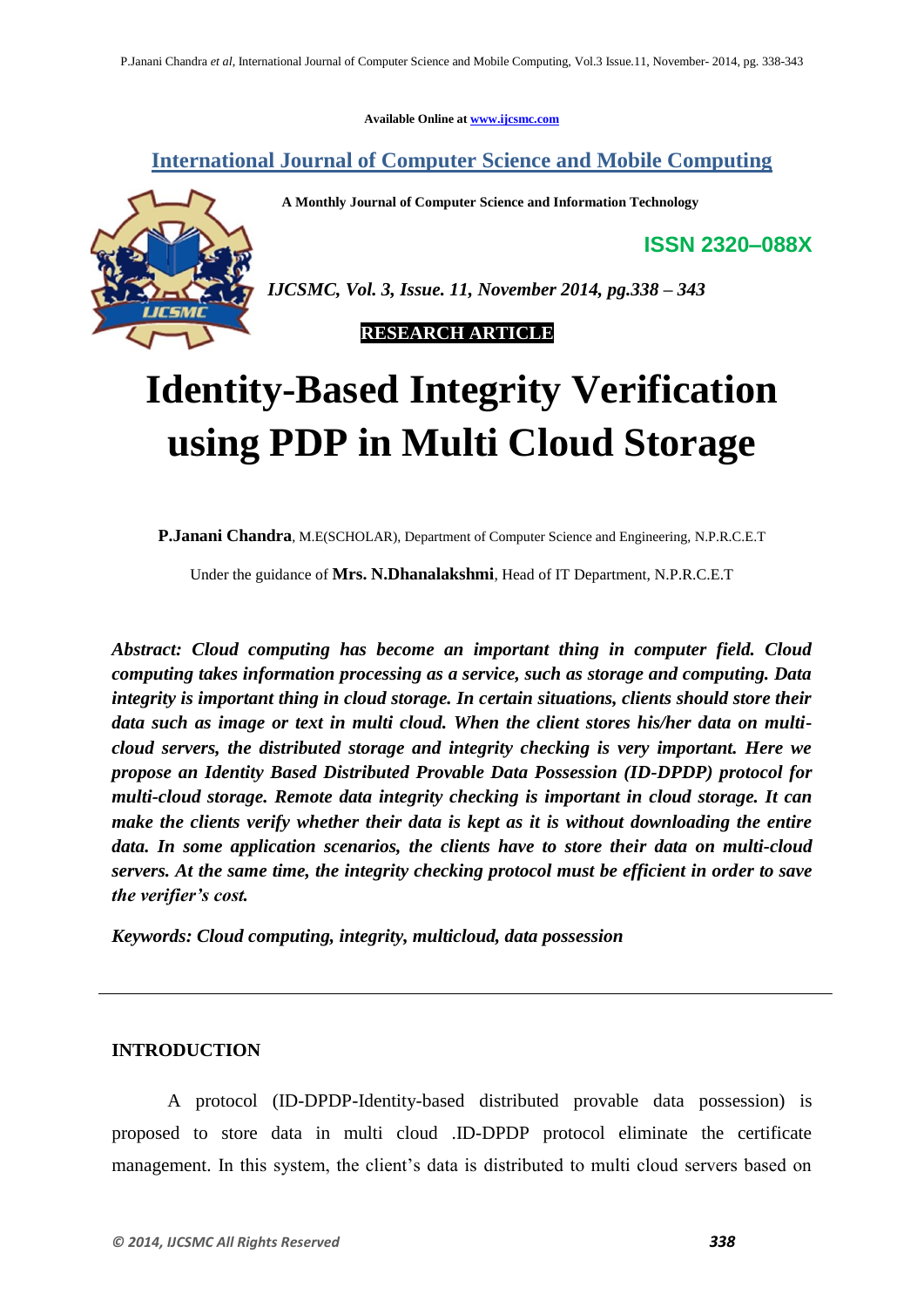type of the data and size of the data. Private key generator generates the private key for the client, it contains the client unique id. Client's data is transferred to combiner; the combiner distributes the data according to the size and type of data. Verifier sends the challenges to the combiner, the combiner transfer the challenge to the respected cloud. Afterwards, combiner aggregates the result and check whether it is valid or not. If it is valid, allow clients to store the data in multi cloud. In the phase Extract, PKG creates the private key for the client. The client creates the block-tag pair and uploads it to combiner. The combiner distributes the block-tag pairs to the different cloud servers according to the storage metadata. The verifier sends the challenge to combiner and the combiner distributes the challenge query to the corresponding cloud servers according to the storage metadata. The cloud servers respond the challenge and the combiner aggregates these responses from the cloud servers. The combiner sends the aggregated response to the verifier. Finally, the verifier checks whether the aggregated response is valid. The concrete ID-DPDP construction mainly comes from the signature, provable data possession and distributed computing. The signature relates the client's identity with his private key. Distributed computing is used to store the client's data on multi-cloud servers. At the same time, distributed computing is also used to combine the multi-cloud servers' responses to respond the verifier's challenge. Based on the provable data possession protocol, the ID-DPDP protocol is constructed by making use of the signature and distributed computing. This paper is organised as follows: I.Scope, II.RelatedWork, III.System Model, IV.Contributions, V.Conclusions, VI.Future Work.

### **I.SCOPE**

 PDP is a technique for validating data integrity over remote servers. In a typical PDP model, the data owner generates some metadata/information for a data file to be used later for verification purposes through a challenge response protocol with the remote/cloud server. The owner sends the file to be stored on a remote server which may be untrusted, and deletes the local copy of the file. As a proof that the server is still possessing the data file in its original form, it correctly computes a response to a challenge vector sent from a verifier who can be the original data owner or other trusted entity that shares some information with the owner. Researchers have proposed different variations of PDP schemes under different cryptographic assumptions; One of the core design principles of outsourcing data is to provide dynamic scalability of data for various applications. This means that the remotely stored data can be not only accessed by the authorized users, but also updated and scaled by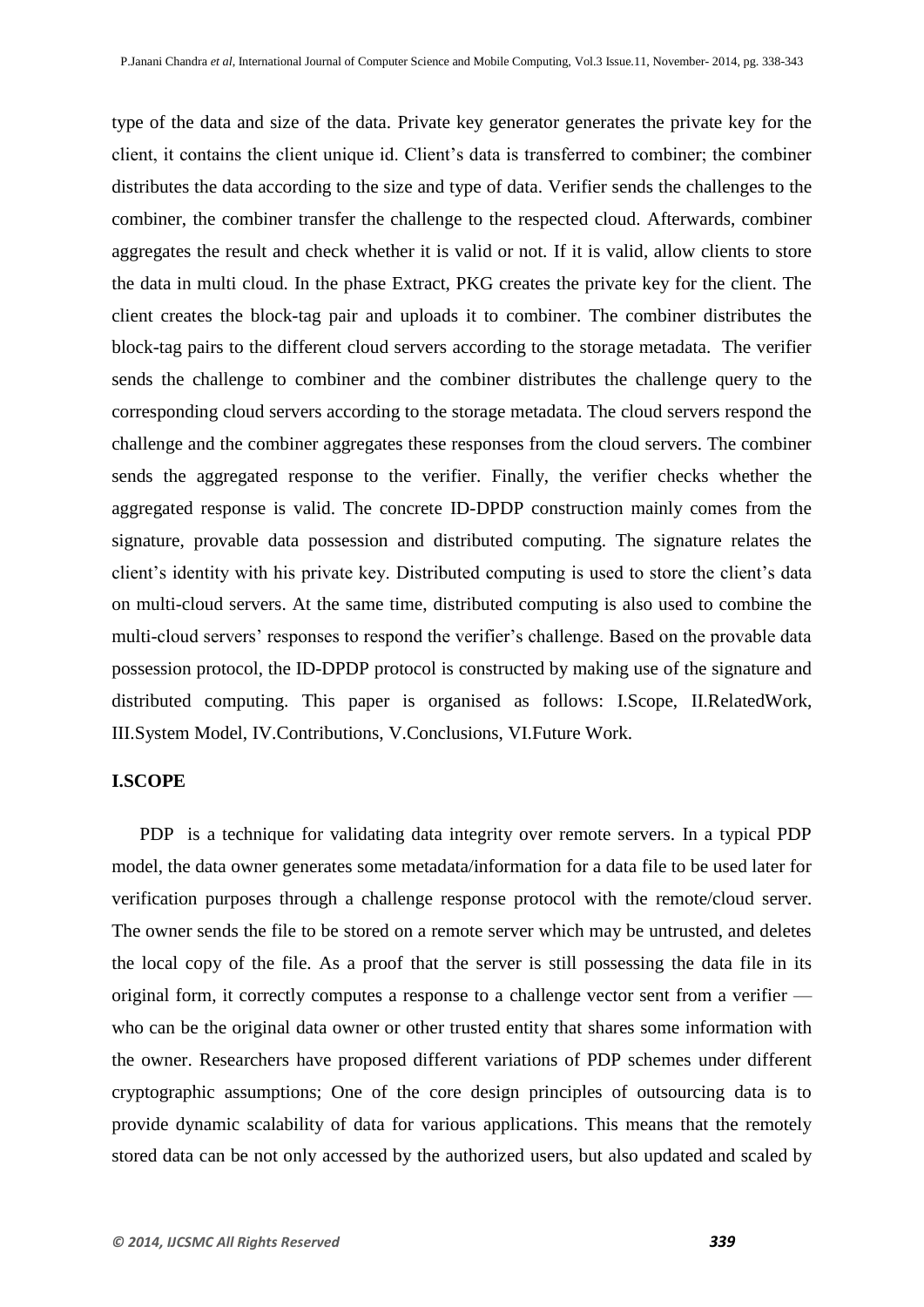the data owner. PDP schemes presented and focus on static or warehoused data and do not consider the case of dynamic data that are usually more prevailing in practical applications. Dynamic provable data possession (DPDP) constructions reported in the literature focus on the provable possession of a single copy of a dynamic data file. Although PDP schemes have been presented for multiple copies of static data, PDP scheme exists for multiple copies of dynamic data.

#### **II.RELATED WORK**

RDPC allows a client that has stored data at a public cloud server (PCS) to verify that the server possesses the original data without retrieving it. The model generates probabilistic proofs of possession by sampling random sets of blocks from the server, which drastically reduces I/O costs. The client maintains a constant amount of metadata to verify the proof.

The challenge/response protocol transmits a small, constant amount of data, which minimizes network communication. In order to achieve secure RDPC implementations, Ateniese *et al.* proposed a provable data possession (PDP) paradigm [1] and designed two provably-secure PDP schemes based on the difficulty of large integer factoring. They refined the original paradigm and proposed a dynamic PDP scheme in [2] but their proposal does not support the insert operation. In order to solve this problem, Erway *et al.* proposed a full-dynamic PDP scheme by employing an authenticated flip table [3].Following Ateniese *et al.*'s pioneering work, researchers devoted great efforts to RDPC with extended models and new protocols [4], [5], [6], [7], [8], [9], [10], [11], [12]. One of the variations is the proof of retrievability (POR), in which a data storage server cannot only prove to a verifier that he is actually storing all of a client's data, but also it can prove that the users can retrieve them at any time. This is stronger than the regular PDP notion. Shacham presented the first POR schemes [15] with provable security. The state of the art can be found in [16], [17], [18], [19] but few POR protocols are more efficient than their PDP counterparts. The challenge is to build POR systems that are both efficient and provably secure [14]. Note that one of benefits of cloud storage is to enable universal data access with independent geographical locations. This implies that the end devices may be mobile and limited in computation and storage. Regular RDPC protocols are more suitable for cloud users equipped with mobile end devices. Our ID-RDPC architecture and protocol are based on the PDP model.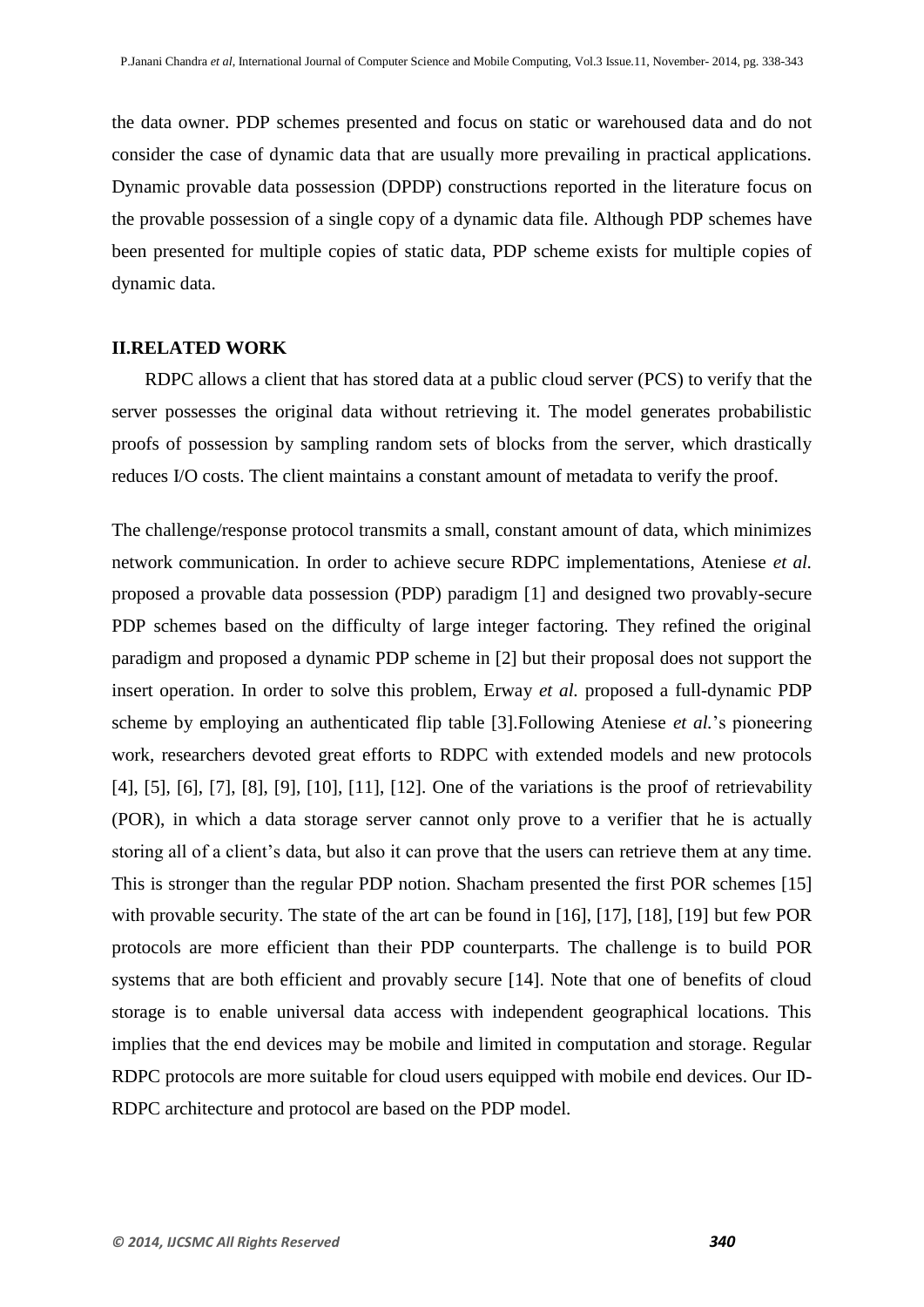## **III.SYSTEM MODEL**

The ID-DPDP system model and security definition are presented in this section. An ID-DPDP protocol comprises four different entities which are illustrated in Figure 1. We describe them below:

1) *Client*: an entity, which has massive data to be stored on the multi-cloud for maintenance and computation, can be either individual consumer or corporation.

2) *CS* (Cloud Server): an entity, which is managed by cloud service provider, has significant storage space and computation resource to maintain the clients' data.

3) *Combiner*: an entity, which receives the storage request and distributes the block-tag pairs to the corresponding cloud servers. When receiving the challenge, it splits the challenge and distributes them to the different cloud servers. When receiving the responses from the cloud servers, it combines them and sends the combined response to the verifier.

4) *PKG* (Private Key Generator): an entity, when receiving the identity, it outputs the corresponding private key.



**Fig.1 System model of ID-DPDP Protocol**

# **IV.CONTRIBUTIONS**

In identity-based public key cryptography, this paper focuses on distributed provable data possession in multi-cloud storage. The protocol can be made efficient by eliminating the certificate management. We propose the new remote data integrity checking model: ID-DPDP. The system model and security model are formally proposed. Then, based on the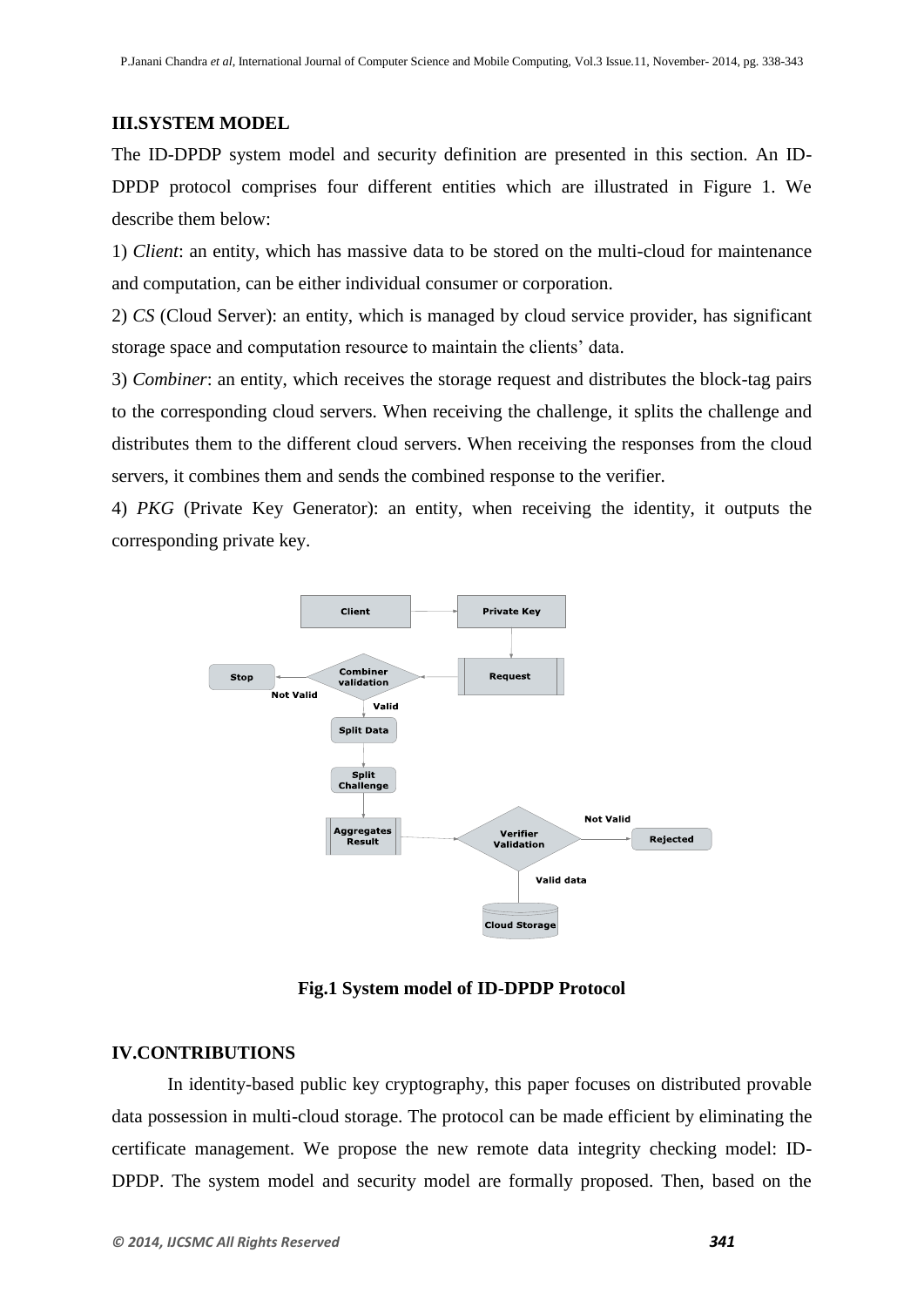bilinear pairings, the concrete ID-DPDP protocol is designed. In the random oracle model, our ID-DPDP protocol is provably secure. On the other hand, our protocol is more flexible besides the high efficiency. Based on the client's authorization, the proposed ID-DPDP protocol can realize private verification, delegated verification and public verification.

#### **V.CONCLUSION**

We presented the construction of an efficient PDP scheme for distributed cloud storage. Based on homomorphic verifiable response and hash Index hierarchy, we have proposed a cooperative PDP scheme to support dynamic scalability on multiple storage servers. We also showed that our scheme provided all security properties required by zero knowledge interactive proof system, so that it can resist various attacks even if it is deployed as a public audit service in clouds.

Furthermore, we optimized the probabilistic query and periodic verification to improve the audit performance. Our experiments clearly Demonstrated that our approaches only introduce a small amount of computation and communication overheads. Therefore, our solution can be treated as a new candidate for data integrity verification in outsourcing data storage systems. As part of future work, we would extend our work to explore more effective CPDP constructions. Finally, it is still a challenging problem for the generation of tags with the length irrelevant to the size of data blocks. We would explore such a issue to provide the support of variable-length block verification.

#### **VI.FUTURE WORK**

We would extend our work to explore more effective CPDP constructions. Finally, it is still a challenging problem for the generation of tags with the length irrelevant to the size of data blocks. We would explore such an issue to provide the support of variable-length block verification.

In multi-cloud storage, this paper formalizes the ID-DPDP system model and security model. At the same time, we propose the first ID-DPDP protocol which is provably secure under the assumption that the CDH problem is hard. Besides of the elimination of certificate management, our ID-DPDP protocol has also flexibility and high efficiency. At the same time, the proposed ID-DPDP protocol can realize private verification, delegated verification and public verification based on the client's authorization.